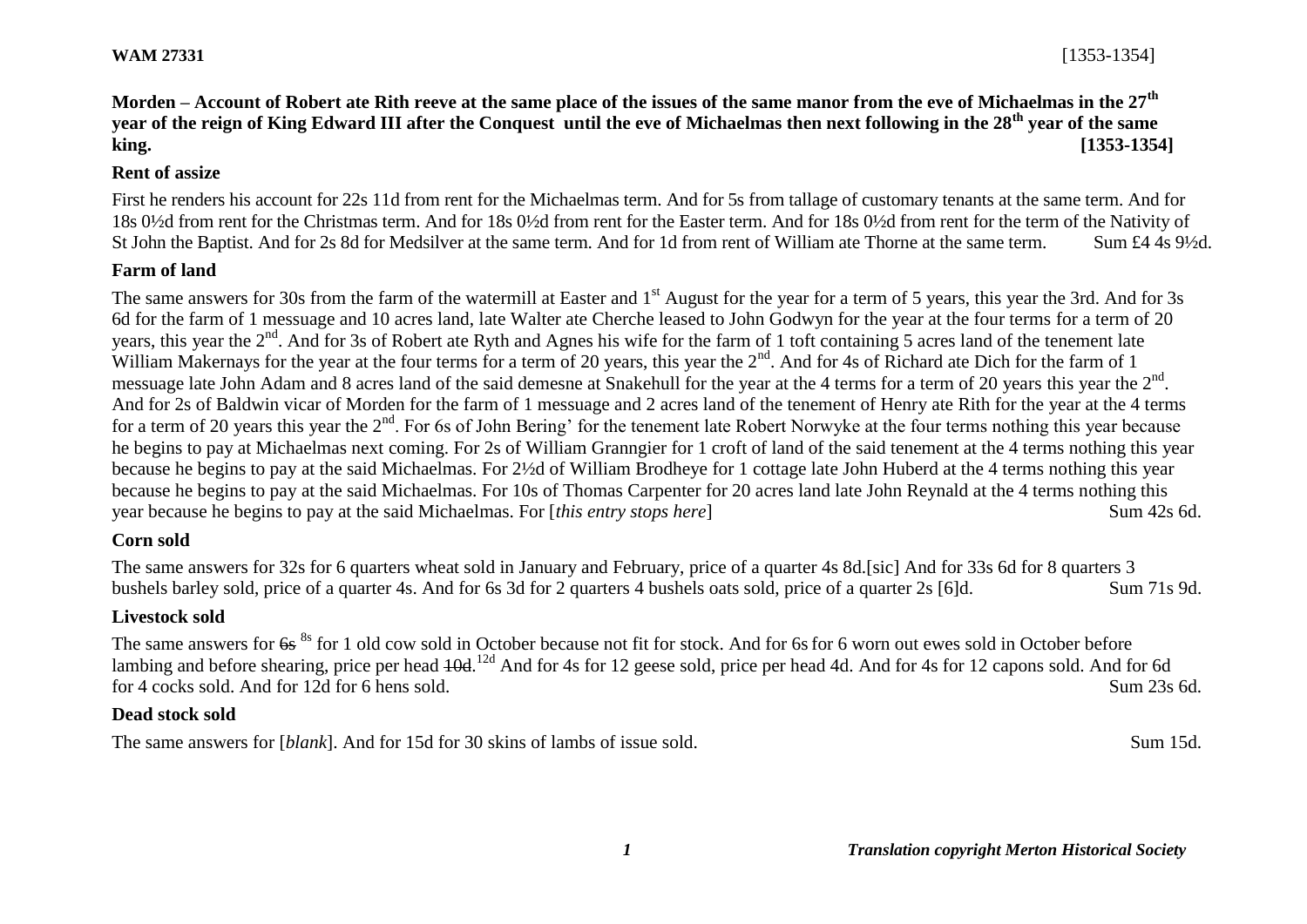### **Sale of labour services**

The same answers for 8¼d for 5½ ploughing works sold, price of a work 1½d. And for 9¼d for 19½ dung-carrying services, price of a work ½d. And for 3s for 36 harvest boonworks sold with food and drink of the lord, price of a boonwork 1d, of which 21 boonworks of the lord of Cudyngtone and 15 for the tenement of Fitz Nel. And for 6d for 6 dry boonworks sold of which of the lord of Cudyngton 4 and for the tenement of Fitz Nel 2 boonworks. Sum 5s.

### **Issues of the manor**

The same answers for 6s for the farm of 12 hens for the year. For the agistment of beasts in summer nothing this year because all the pasture depastured by the lord's sheep. And for 2s for the pasture of Neweburygardyn. And for 3s for the pasture of fallow land at Gullynhelde. And for 8d for for [sic] 2 acres land leased to Thomas Carpenter at sowing. And for 4d for 1 acre land leased to Walter ate Hegl. And for 4d for 1 acre leased to Ralph ate Rith. Sum 12s 4d.

### **Profits of the Court**

The same answers for 3s 3d for the Court held 18<sup>th</sup> October. And for 4s for the Court held 8<sup>th</sup> March. And for 26s 6d for the Court with View held the Friday next after Nativity of John Baptist. Sum 33s 9d.

### **Sold at the Audit**

The same answers for 24s 3<sup>1/4</sup>d for various things overcharged and sold at the audit. Sum 24s 3<sup>1/4d</sup>.

**Sum Total Receipts: £14 19s 1¾d.**

£14 19s 1¾d.

**WAM 27331** [1353-1354]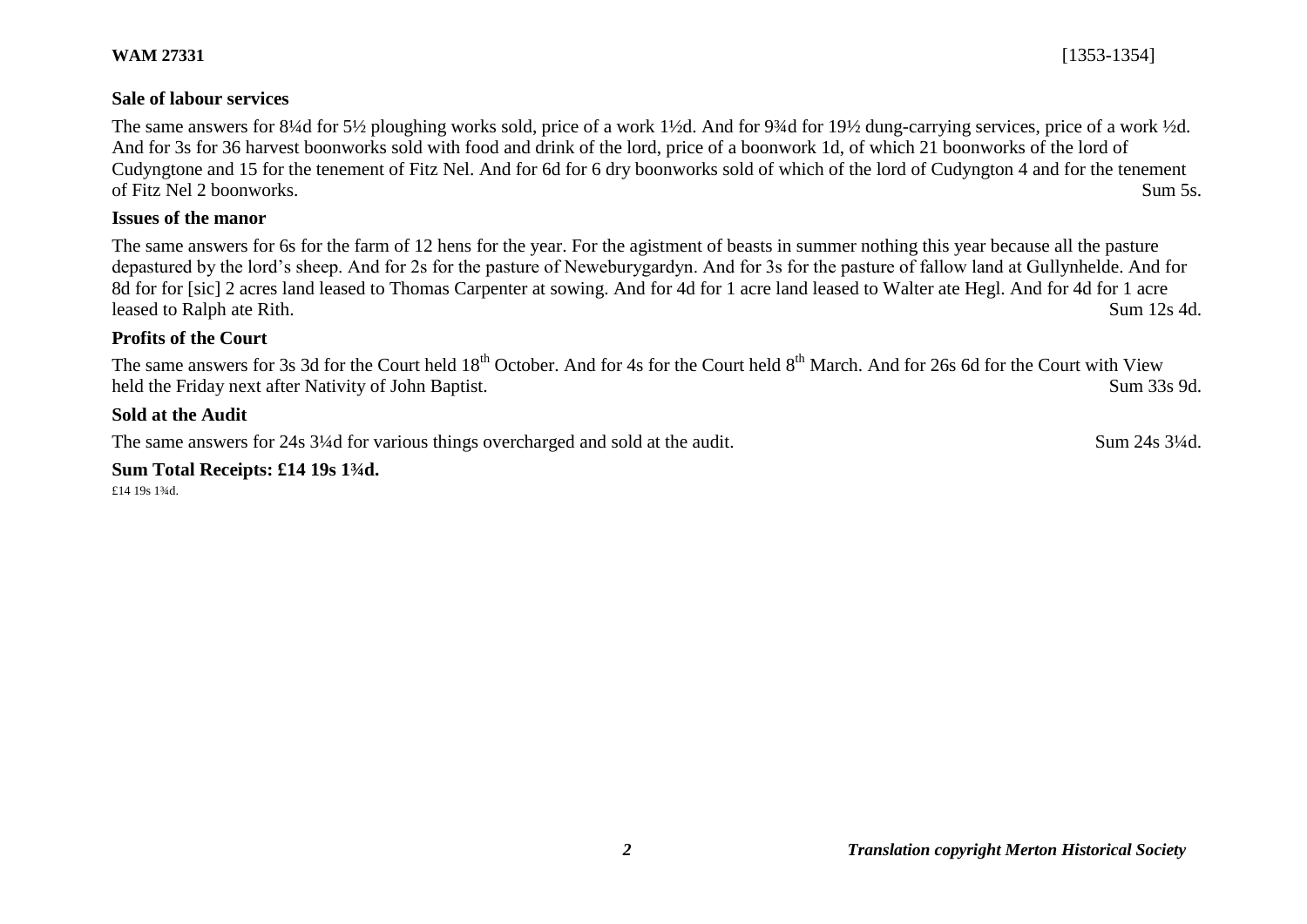# **EXPENSES**

# **Excess**

Also he accounts in excess for the last account for the preceding year for the manor £4 14s 3<sup>5</sup>/<sub>8</sub>d. Also he accounts for payments for excess for the rectory of Morden for the preceding year  $31s$   $10\frac{1}{4}d$ .<sup>\*</sup> Sum  $\pounds 6$  6s 1 $\frac{3}{4}$ d. [sic]

# **Rent paid and decayed rent**

Also he accounts in rents paid to Bartholomew de Kenewaldesle for land at Gillynhelde for the year 4s. In default of rent for land formerly Robert Fabian for the year because in the lord's hand 2s 4d. In default of rent of the tenement of Robert ate Ryth reeve for his office for the year 2s. And the same for tallage at Michaelmas 6⅜d. And the same for medsilver 2d. In default of rent for the tenement late William Makernays serf because in the lord's hand for the year 3s. Also for the same for medsilver at the feast of the Nativity of St John 4d. And for the same for tallage at Michaelmas 6⅜d. In allowance for the tenement of William Jose serf because in the lord's hand for the year 2s. And the same for medsilver 2d. And for tallage 4¼d. And the same for 1 cottage 1d. In rent allowance for John Adam for the year 2s. And for medsilver 2d. And for tallage 4¼d. In rent allowance for the tenement late Henry ate Rith because in the lord's hand for the year 12d. And for medsilver 2d. And for tallage for the same 2⅛d. In rent allowance for the tenement late Christine ate Rith because in the lord's hand at Michaelmas ½d. In allowance for the tenement of John Reynald newly come into the lord's hand for the year for rent 2s 0½d. And for medsilver 2d. And for tallage 4¼d. In allowance for the tenement late R Northwych<sup>†</sup> newly come into the lord's hand for the y allowance for the tenement late R Northwych<sup>†</sup> newly come into the lord's hand for the year for rent 2s because at farm. Sum 23s  $10\frac{1}{8}$ d.<sup>‡</sup>

### **Defaulted rent**

The same accounts in default of rent for the tenement late Walter le Gras which the lord of Cudynton now holds for rent for the year 8s. Also the same for medsilver ½d. And for 2 cocks 3d. And for 4 hens 8d. Also for the same for the tenement late Walter Snel for the year 3s 6d. And for medsilver ½d. And for 2 cocks 3d. And for 4 hens 8d. And for 26 boonworks 2s 2d. Sum [*blank*] Also in allowance for the tenement of Robert fitz Nel that lord Giles Brian knight now holds for the year 11s. And for medsilver 1d. And for 1 cock 1½d. And for 1 hen 2d. And for 15 boonworks for the same 15d. **Sum [***blank***] boonworks** for the same 15d. Sum [*blank*]

# **Costs of ploughs**

Also in iron bought for iron for 2 ploughs for the year 5s. In 4 sheaves steel bought  $4s$ .<sup>3s</sup> In working the said iron and steel for the year  $9s$ . <sup>8s</sup> In 1 ploughshare bought 18d. In timber bought for ploughs, viz 2 plough-beams 6d. In *richos*, § share-beam [*chippa*], straddles {end of axle} and handles bought 18d. In ploughs made, nothing because made by lord's servants. In 4 ox-yokes bought 6d. In shoeing 4 draught horses upon front feet 16d. Sum 21s 4d.

l *\* This relates to the current year's account WAM 27332.*

*<sup>†</sup> In the entry for Harvest Boonworks with food, he is called John.*

*<sup>‡</sup> These figures total 23s 11⅝d.*

*<sup>§</sup> The word* may *be related to the Old English word 'to tug' or 'to pull', and was the part of the plough to which the oxen were attached – M Page 8.7.06.*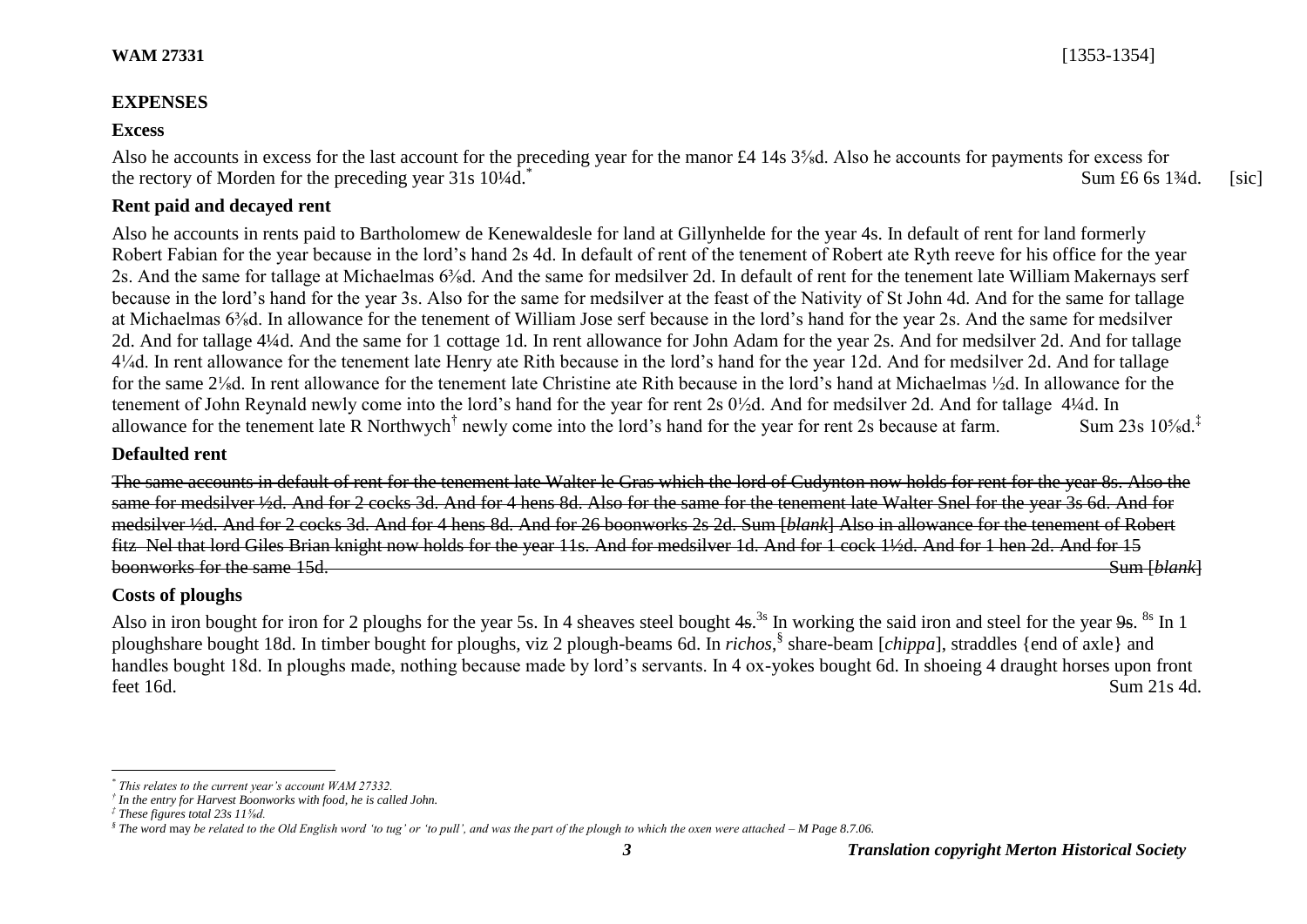# **Costs of carts**

Also in  $16^{12}$  clouts bought 3s 4d, <sup>2s 6d</sup> price of each 2½d. In 100 cloutnails bought 3d. In grease bought for greasing carts for the year 8d. In 1 pair wheels bought 5s.<sup>4s 6d</sup> In fitting 2 carts with 2 axles bought 8d. In white-tawed leather bought 4d. In 1 saddle with saddle-pad bought 12d. In 2 collars bought 2s. In 1 rope of hemp, 11 fathoms long, bought 17d. In 1 pair traces bought 6d. In 1 cart-frame with rail [*scal*] bought 3s. In shoeing 2 cart horses for the year  $4s$ .  $3s$  4d  $3s$  4d Sum 20s 2d.

# **Costs of the mill**

Also in stipend of 2 carpenters for 2 days for fitting the mill walls with a ground-sill and fitting with laths and mending the said walls 16d. In timber bought for the ground-sill bought for the same  $10d$ .<sup>8d</sup> In 500 laths bought for the said building 5d. In 300 lath-nails bought for the same 9d.<sup>6d</sup> In whitewashing the walls 3d. In 150 nails for attaching boards on the bay [*Elyn.*..]<sup>\*\*</sup> 18d. Sum 4s 8d.

# **Building costs**

Also in stipend of 2 carpenters for 3 days making and fitting with a ground-sill the walls of the cow-shed 2s, taking per day between them 8d. In timber bought to have for the ground-sill thereof 8d. In 150 laths bought for the said building 7½d. In 500 lath-nails bought for the same 45d.<sup>10d</sup> In 1 curved post of timber bought for the solar 6d. In stipend of 2 carpenters for 3 days mending various defects on the building at Northirwyk coming into the lord's hand for 1 shepherd to have thereof 2s, each of them taking per day 4d as above. In 250 laths bought 12½d. In 100 lathnails bought 10d. In stipend of 1 roofer with 1 servant for 16 days roofing and fitting with ridge-pieces over 2 barns, byre [*bover'*], cart-house [*cartehous*], hay-house [*dom' fen*], work-house [*dom' operare*] 9s 4d, <sup>8s</sup> taking per day 8d.<sup>7d††</sup> In placing 1 post in the hall 4d. In 200 laths bought for walls [*pariet'*] of the barns 9d. In 300 lath-nails for the same 6d. Sum 18s 1d.

# **Costs of the fold**

Also in 8<sup>6</sup> gallons of tarpitch bought <del>3s 4d</del>,<sup>2s 6d</sup> price of a gallon 5d.In 8<sup>6</sup> gallons grease [*pynguedimo*] bought <del>6s 8d</del>, <sup>4s</sup> price of a gallon <del>10d</del>.<sup>8d</sup> In 4 gallons milk bought 4d. In 4 hurdles bought for the fold 8d. In washing and shearing 214 sheep nothing here because by customary tenants by custom. In  $18\frac{1}{2}$ <sup>5</sup> customary tenants bread and cheese for each of them  $18\frac{1}{2}$ d.  $5d$  In hiring 5 men in place of tenements being in the lord's hand for shearing sheep  $2\frac{1}{2}d$ . Sum 8s  $9\frac{1}{2}d$ .<sup>‡‡</sup>

# **Petty necessities**

Also in 2 bushels of salt bought for salting servants' pottage for the year 44d. <sup>12d</sup> In making 1 quarter 4 bushels oats into meal 6d. In food and oblations for 7 servants on Christmas day and Easter 2s 4d. In iron for dung-fork 8d. In 1 shovel [*tribula*] with iron bought 5d. In 1 piece of timber bought for 1 rack standing [*rakke stant* ] in the sheep-house 4d. In 5 racks made each 16 feet long 3s 6d. In 2 sacks bought  $\frac{12d}{12d}$ . <sup>20d</sup> Sum 9s.

 $\overline{a}$ *\*\* "Possibly related to eyling, a building term meaning aisle, wing, lean-to or bay – see OED" Dr M Page April 2006*

*<sup>††</sup> This should be 6d: 16x6d = 8s.*

*<sup>‡‡</sup> These figures only total 8s 1½d. The 8d lightly crossed through for grease has probably been included.*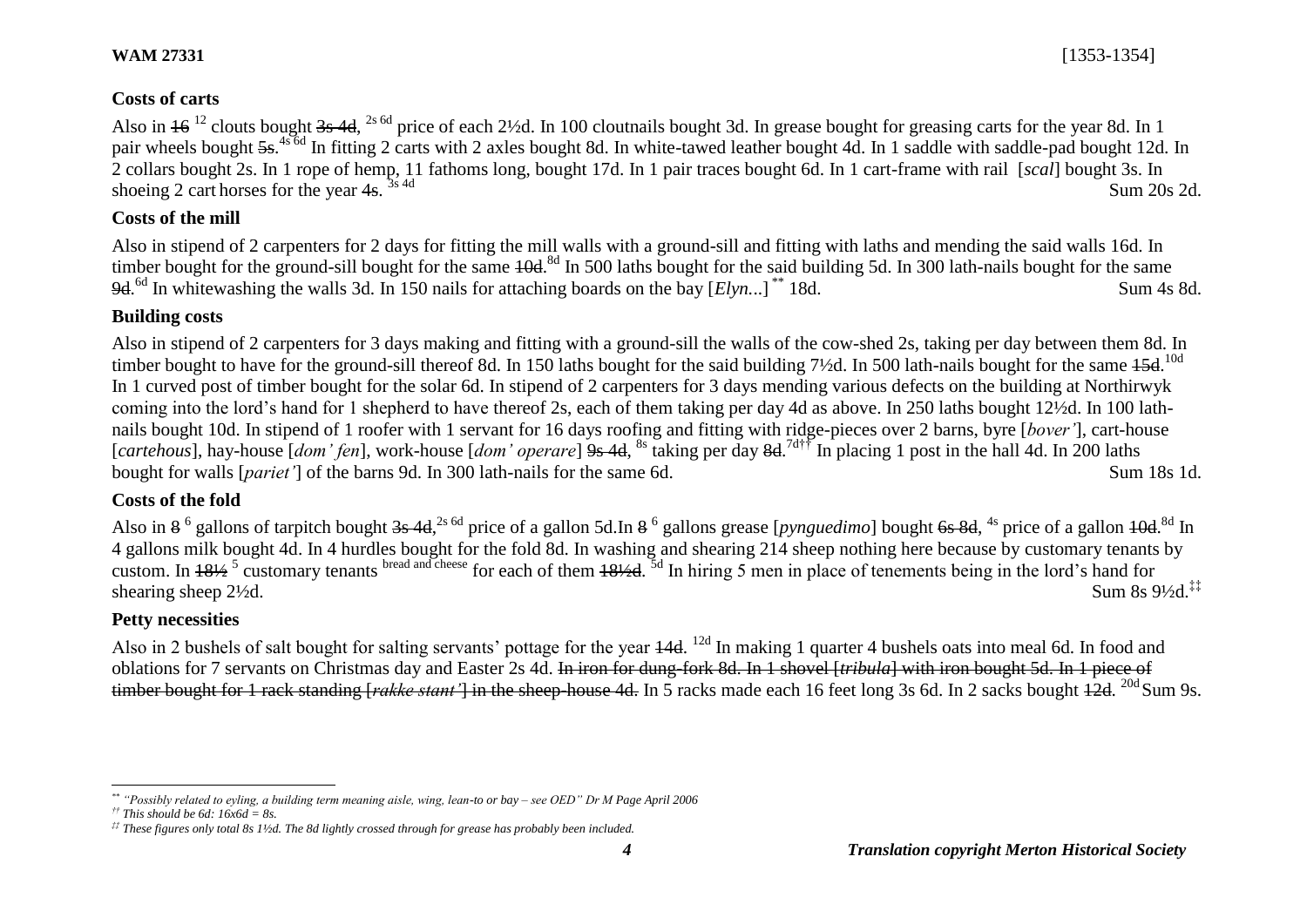# **Corn and livestock bought**

In 2 quarters rye bought for servants' livery 5s 4d, price of a quarter 2s 8d. Also in 1 quarter 4 bushels 3½ pecks maslin bought 4s 3½d, price of a quarter 2s 8d. Also in 12 chicks bought for having capons therefrom 12d. Sum 10s 7½d.

# **Threshing and winnowing**

Also in threshing 41 quarters 4 bushels wheat, 1 quarter 1 bushel beans, 5 quarters 5 bushels peas 16s 1d, per quarter 4d. In threshing 29 quarters 3 bushels barley, 46 quarters 7 bushels oats 19s 0¾d, per quarter 3d. In winnowing half the said corn, viz 62 quarters 2 bushels, 2s 7d, per Sum 37s  $\frac{83}{4}$ d quarter  $\frac{1}{2}$ d. Sum 37s  $\frac{83}{4}$ d.

# **Hoeing and Mowing**

Also in hoeing corn nothing here because by labour services as overleaf. In mowing 5 acres meadow 3s 4d, <sup>2s 6d</sup> for each acre 8d, <sup>6d</sup> viz in Eylond 1½ acres; in Neuberimad 1 acre; also for meadow of servile [*nativ'*] tenements, viz for the tenement of John Adam 1 acre; also for the tenement of William Makernays 1 acre; also for 3 villein strips of meadow [*capit' de bondag'*] ½ acre. In tedding turning and lifting the said hay [*herbag'*] besides [*preter*] help of servants and customary tenants  $15d$ , <sup>10d</sup> per acre 3d. Sum 3s 4d.

### **Harvest costs**

Also in expenses of  $65<sup>44</sup>$  men both free and servile at 3 boonworks as though for 1 day together with expenses of 1 man over them with the rod to superintend reapers who reaped this year 22 acres wheat and oats, 5s 6d, <sup>3s 7d§§</sup> each of them at noon and at supper 2 loaves, price 1d; in ale bought for the same  $2s$  9d,<sup>22d</sup> each of them ½d; in meat and fish bought for the same  $4s$  1½d,<sup>2s 9¾d\*\*\*</sup> each of them  $4d$ . In expenses of 11 men reaping and binding at 2 dry boonworks as if for 1 day, who reaped this year 4 acres wheat and oats 11d, each of them in bread and in *companagium* 1d. In reaping and binding and mowing 102 acres 1½ roods every kind of [*universis*] corn by piecework 76s 9d, for each acre this year 9d. In  $2^1$  lb of candles bought this year  $4d^{2d}$  In stipend of 1 reap-reeve in harvest nothing this year because done [*effic*'] by 1 of the lord's servants. For stipend of 1 stacker nothing because from the Rectory [*de r'tor*]. In expenses of the reeve and reap-reeve in harvest beyond their fixed [*certa*] livery 18d.<sup>12d</sup> In servants' expenses for their 'harvest goose' at the end of [*in fine*] harvest 18d. Sum £4 8s 6<sup>3</sup>/4d.

### **Stipends**

Also in stipend of 1 carter, 3 servant ploughmen and 1 shepherd for the year 30s, to each of them 6s, viz at each of 3 terms 12d, and in the last quarter in summer and harvest 3s. In stipend of one man loading dung on carts and at this between 1 January and 3 May because the carter was at the plough at that time 8d. In stipend of 1 housemaid making servants' pottage, keeping poultry and winnowing half of all corn this year 3s.<sup>6d</sup> In stipend of 1 shepherd lad keeping hoggets and lambs of issue until 6 July for 3 quarters of the year 2s. In stipend of 1 lad keeping rooks [*frues*] from sown corn for 2 weeks 2d. Sum 36s 4d.

l *§§ 44x1d=3s 8d.*

*<sup>\*\*\*</sup> 44x¾d = 2s 9d.*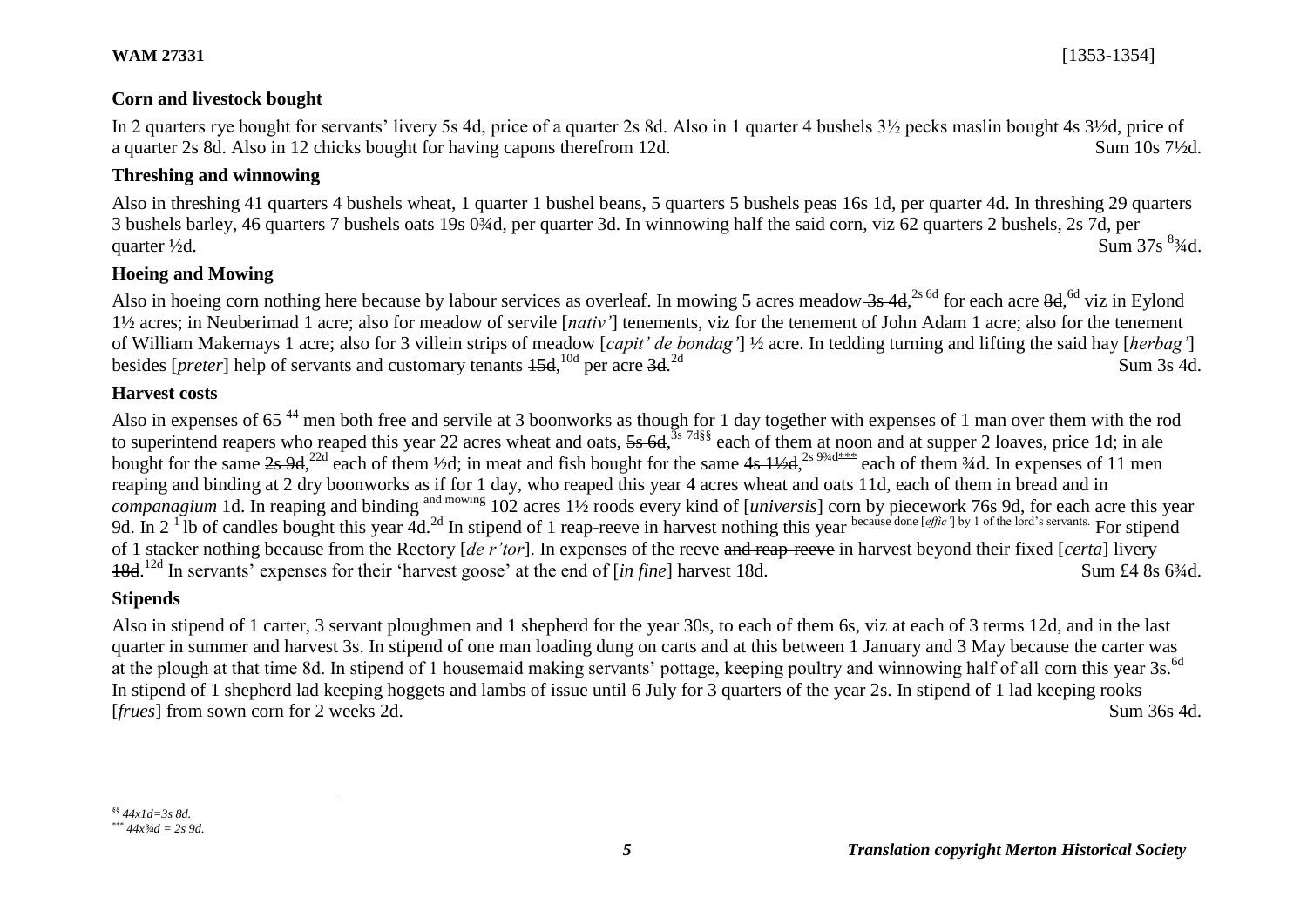### **Expenses of Bailiff and Steward**

In expenses of brother R M'ston bailiff for his coming without tally 11d and 4 bushels oats. In expenses of John Andicote the steward at 2 Courts held 2s without tally. In expenses of brother R M'ston bailiff, John Horspath steward and his clerk for Courts and View held after Easter 4s 3d by 1 tally. Sum 7s 2d.

# **Foreign Expenses**

Also in cash given to Walter Palmer purveyor carting stone to Windsor for not taking carriage service there 12d. Also given to the purveyor of wheat of the lord king for not taking wheat or carriage service of the lord's servants sojourning at Merton 2s. Also given to grooms of Robert Same for not taking straw there for the use of the lord king 6d. Also given to John de Kingston purveyor of oats for not taking oats there 12d. Also given to the clerk of the Comptroller for not sojourning at the same place with his master's horses in his manor this year 12d. In 3 bushels oatmeal made from 1 quarter oats and sent to brother R Merstone 6d. Sum 5s 6d.

**Sum of all expenses £21 15¼d.†††**

**And so he exceeds £6 2s 1½d.** 

 $\overline{a}$ 

*<sup>†††</sup> This should be £21 1s 3⅞d.*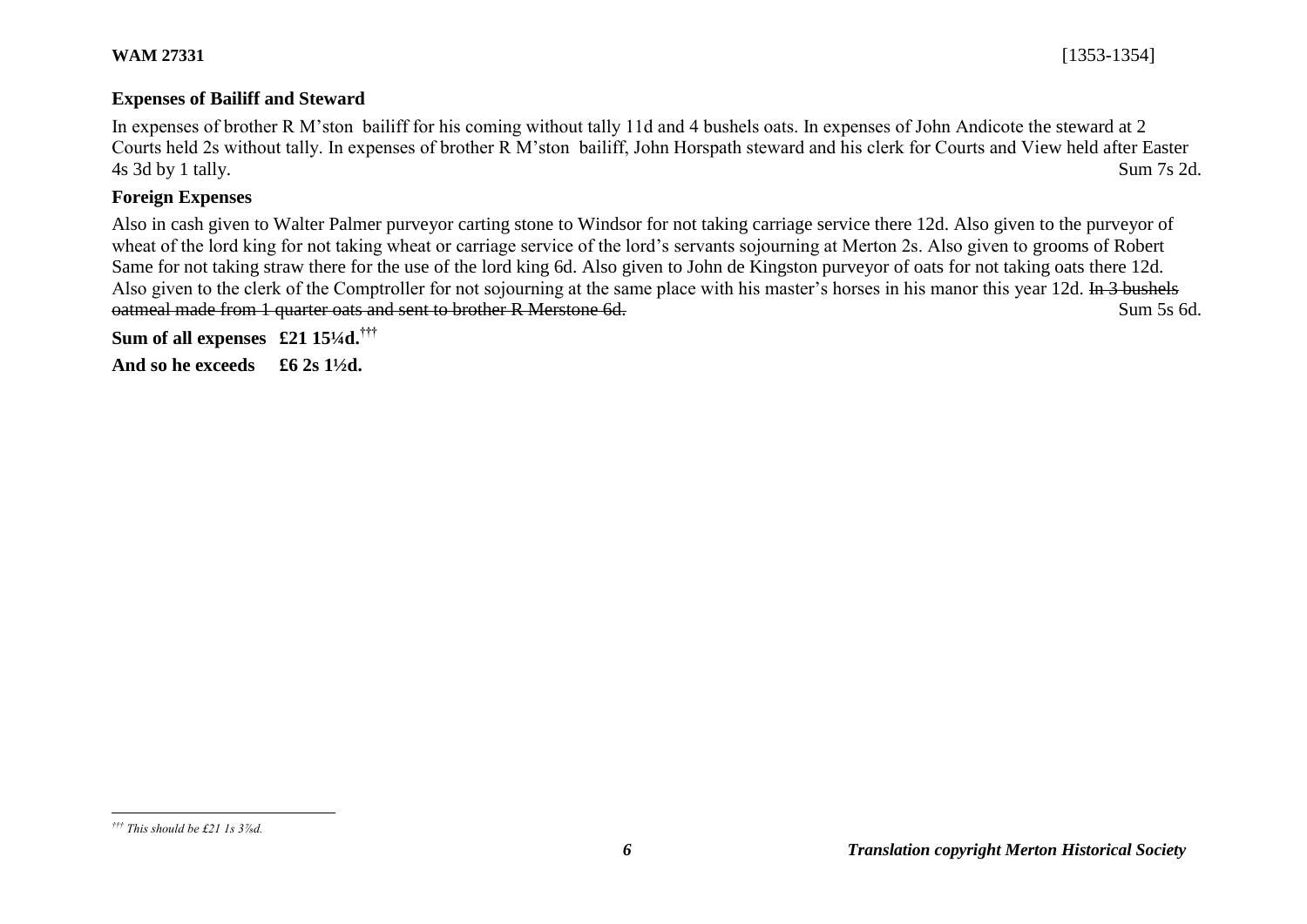**WAM 27331** [1353-1354]

| <b>DORSE</b>                                                                      |                                                                                                                                                                                                                                                                                                                                                                                                                                                                                                                                                                                                     |
|-----------------------------------------------------------------------------------|-----------------------------------------------------------------------------------------------------------------------------------------------------------------------------------------------------------------------------------------------------------------------------------------------------------------------------------------------------------------------------------------------------------------------------------------------------------------------------------------------------------------------------------------------------------------------------------------------------|
| <b>Manor</b> of<br><b>Morden</b>                                                  | Issues of the grange at the same place by struck measure except the heaped eighth bushel, 28 <sup>th</sup> year– Robert ate Rith reeve                                                                                                                                                                                                                                                                                                                                                                                                                                                              |
| Wheat<br>3-fold plus $1\frac{1}{2}$<br>pecks                                      | First he renders his account for 41 quarters 4 bushels of total issue of the grange at the same place by struck measure, except the heaped<br>eighth bushel, threshed by piecework by 1 tally against Thomas ate Hull granger. And for 1 quarter 2 bushels 1 <sup>1</sup> / <sub>2</sub> pecks of increment of the<br>heaped eighth bushel. And for 4 quarters 6 bushels 1/2 peck received from the Rectory of Morden. Sum 47 quarters 4 bushels 2 pecks.                                                                                                                                           |
|                                                                                   | Of which in sowing over 46 acres land 13 quarters 2 bushels, over the acre 2 bushels 1 peck, plus in total 2½ bushels, viz in Comestrode 13<br>acres 1 rood, in Hethecroft 4 acres 3 roods, in Westbuttes 4 acres, in Northshott 24 acres. In customary payment to Robert ate Rith reeve<br>between 1 <sup>st</sup> August and Michaelmas 1 quarter wheat by custom. In maslin for servants' livery as below 18 quarters 2 bushels 31/2 pecks. <sup>16</sup><br>quarters 6 bushels In livery                                                                                                        |
| 7s 8d                                                                             | to brother John le Clerk granger both at the Rectory and at the manor and over other manors of the Convent for his coming 2 quarter by 1<br>tally. In livery of 1 reap-reeve in harvest for [blank] weeks. Paid for wheat exchanged [mut'] the previous year 4 quarters 1 bushel 1 peck. Also<br>delivered for rye, because mixstillio made, 6 bushels wheat. Also delivered to John de Redyngh keeper of the granary at Westminster by carts<br>of Battersea 2 quarters by 1 tally. In sale at the audit 1 quarter 5 bushels 1 peck. In sale as within 6 quarters. Sum as above. And none remains. |
| <b>Mixstillio and</b><br>Rye                                                      | The same answers for 7 quarters 4 bushels rye received of Robert Broun serviens of Battersea by 1 tally. And for 6 bushels received from wheat as<br>above. And for 1 quarter 4 bushels 1 <sup>1</sup> / <sub>2</sub> pecks rye received from the Rectory. And for 2 quarters rye of purchase for servants' livery. Sum 11 quarters<br>6 bushels $1\frac{1}{2}$ pecks.                                                                                                                                                                                                                              |
|                                                                                   | Of which in sowing over 5 acres 2 roods land in Southbereworth 1 quarter 4 bushels, over the acre 2 bushels 1 peck minus in total 1 <sup>1</sup> / <sub>2</sub> pecks, and no<br>more because 8 <sup>1</sup> / <sub>2</sub> acres with [peas] and 4 acres with vetches and 5 acres 2 roods 21 perches with oats. In maslin for servants' livery as below 10<br>quarters 2 bushels 1½ pecks. Sum as above. And none remains.                                                                                                                                                                         |
| <b>Beans, Peas</b><br>and Vetches<br>He answers for 4-<br>fold minus 7<br>bushels | The same answers for 1 quarter 1 bushel beans of total issue of the grange at the same place by the aforesaid measure threshed by piecework<br>by 1 tally against the said Thomas. And for 5 quarters 5 bushels peas by the same measure threshed by piecework by the said tally against the said tally against the said Thomas. And for 1 bushel 3 pecks of increment of the<br>Rectory of Morden. And for 4 bushels peas and vetches of the same issue by estimation in straw. And for 1 quarter 1 peck vetches received<br>from the Rectory of Morden. Sum 9 quarters 4 bushels 1 peck.          |
|                                                                                   | Of which in sowing over 12½ acres land in Southbereworth as appears above under the heading Mixstillio 2 quarters 1 bushel peas and 1<br>quarter 1 peck vetches, over the acre 2 bushels plus in total 1 peck. Also delivered to the Rectory of Morden 1 quarter beans. Also in<br>expenses of ewes and weaning lambs by estimation in straw 4 bushels. In maslin for servants' livery as below 4 quarters 7 bushels. Sum as<br>above. And none remains.                                                                                                                                            |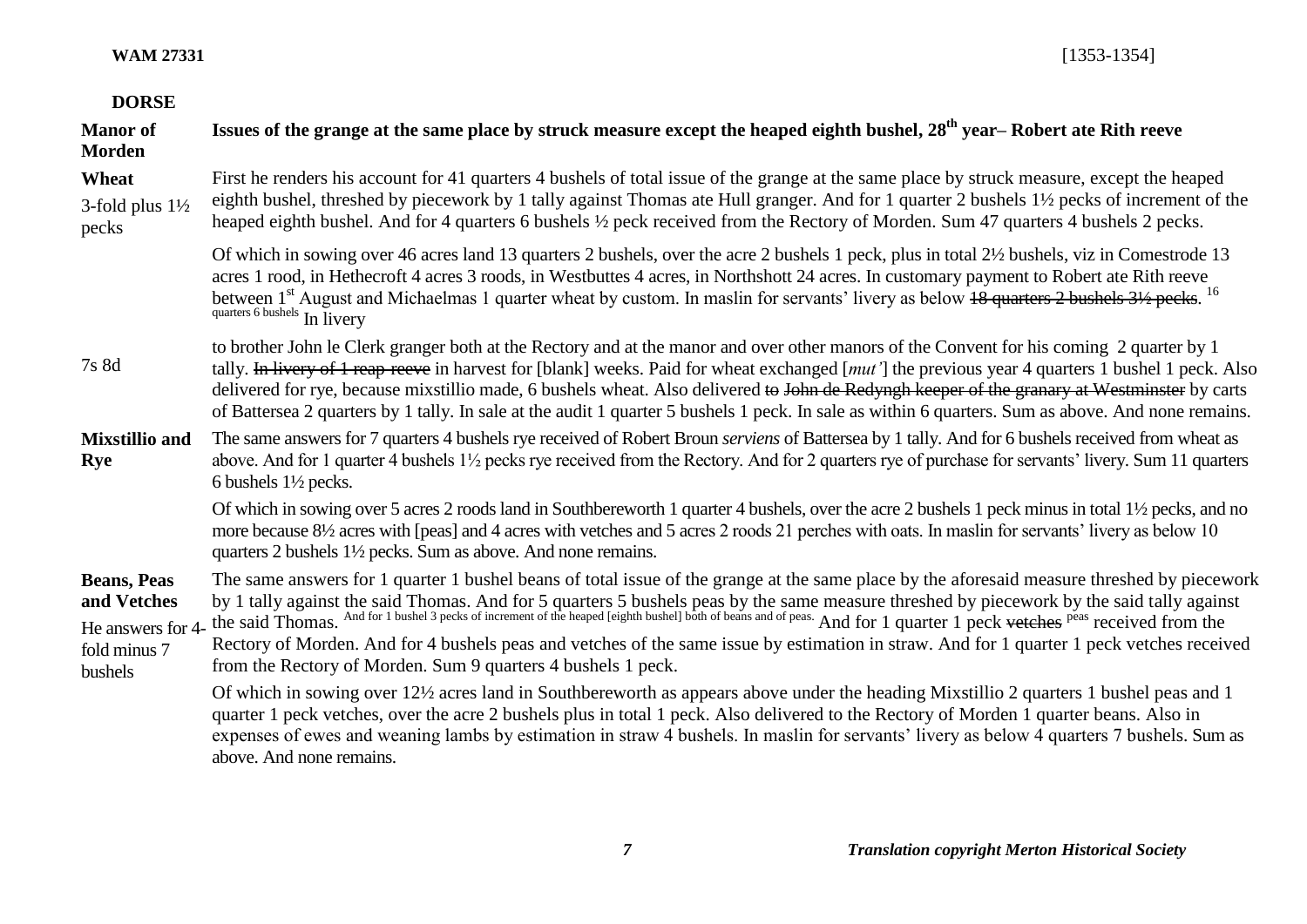**Barley** 4-fold minus 1 quarter 1 by 1 tally against the said Thomas. And for 7 bushels 1½ pecks of increment of the heaped eighth bushel. And for 8 quarters 4 bushels bushel 2½ pecks barley received from the Rectory of Morden. Sum 38 quarters 6 bushels 1½ pecks. The same answers for 29 quarters 3 bushels of total issue of the grange at the same place by the aforesaid measure, threshed by piecework

> Of which in sowing over 13 acres 1½ roods land, 6 quarters 5 bushels, over the acre 4 bushels minus in total ½ bushel, viz in Northbereworth 7 acres 1½ roods. In Westshott 6 acres and no more because 4 acres 1½ roods in the same lie uncultivated. Also delivered to brother John de Redyngh keeper of the granary at Westminster 23 quarters 5 bushels. In sale as within 8 quarters 3 bushels. Given to the same for heaped measure 1 bushel 1½ pecks. Sum as above. And none remains.

**Dredge** Of the issue of dredge nothing this year because the total is charged below in Oats.

**Oats** 2-fold minus 3 bushels The same answers for 36 quarters 2 bushels oats of total issue of the grange at the same place both of dredge and of oats by the aforesaid measure, threshed by piecework by 1 tally against the said Thomas. And for 1 quarter 1 bushel of increment of the heaped eighth bushel. And for 4 quarters 2 bushels of the same issue by estimation in sheaves. And for 10 quarters 5 bushels oats of issue not sown, by the aforesaid measure by the said tally with oats against the said Thomas threshed by piecework. And for 2 bushels 2½ pecks of increment of the heaped eighth bushel of the said 10 quarters 5 bushels new seed. And for 10 quarters 2½ bushels received from the Rectory of Morden. Sum 62 quarters 7 bushels 0½ pecks.

> Of which in sowing over 62½ acres land 30 quarters 6 bushels oats, over the acre 4 bushels minus in total 4 bushels, viz in Southbereworth as appears above under the heading Mixstillio 5½ acres 21 perches; in Rutfurlang 12 acres and no more because 7 acres lie uncultivated; in Cherchefurlang 6 acres; in Duranntesfeld 9 acres 1½ roods; in le Buttes upon le Grethehegh [sic] 5½ acres. Also for Northwych land recently come into the lord's hand 11 acres and no more because 9 acres of the said tenement lie uncultivated. In le Helde ate Cherche 13 acres and no more because 23 acres 3 roods in the same lie uncultivated. In meal for servants' pottage for the year 1 quarter 4 bushels. In fodder for 2 carthorses cart horses [and] draught horses at each sowing 2 quarters sent out at the harrow at the sowing of wheat on various occasions when needed 4 bushels. In fodder for the same from 1 January until 3 May on various occasions when needed leading out dung and sent out at the harrow as if for 66 nights 2 quarters 1 bushel taking per night 1 peck. In fodder for 2 draught horses at sowing of wheat this year on occasions 3 bushels oats. In fodder for the same at the sowing of oats and barley this year 1 quarter 1 bushel. In fodder for 15 oxen at the aforesaid seasons by estimation in sheaves this year when needed 3 quarters oats, for each night 3 sheaves. In expenses of ewes weaning lambs and lambs of issue by estimation in sheaves 1 quarter 2 bushels <sup>4 bushels</sup> oats besides 4 bushels peas and vetches as above. In expenses of breeding female geese while laying and goslings in summer 2 bushels. Also delivered to brother John de Redyngh keeper of the granary at Westminster 16 quarters 1 bushel by 1 tally. Also delivered to brother Richard de Merstone bailiff 2 quarters oats by 1 tally of which 1 quarter in 3 bushels oatmeal.<sup>‡‡‡</sup> In fodder for the horse of brother Richard de Merstone bailiff for his comings 4 bushels oats without tally. In fodder for the horses of brother Richard de Merstone and J Hespath steward 2 bushels by 1 sealed tally. … In fodder for the hunting horses of the lord king and other visitors of the lord king, queen and prince 4 bushels oats. In sale as within 2 quarters 4 bushels. In sale at the audit 3 quarters  $\frac{1}{2}$  peck. Sum as above. And none remains.

7s 7¾d

 $\overline{a}$ *‡‡‡ This was disallowed on the recto under Foreign expenses.*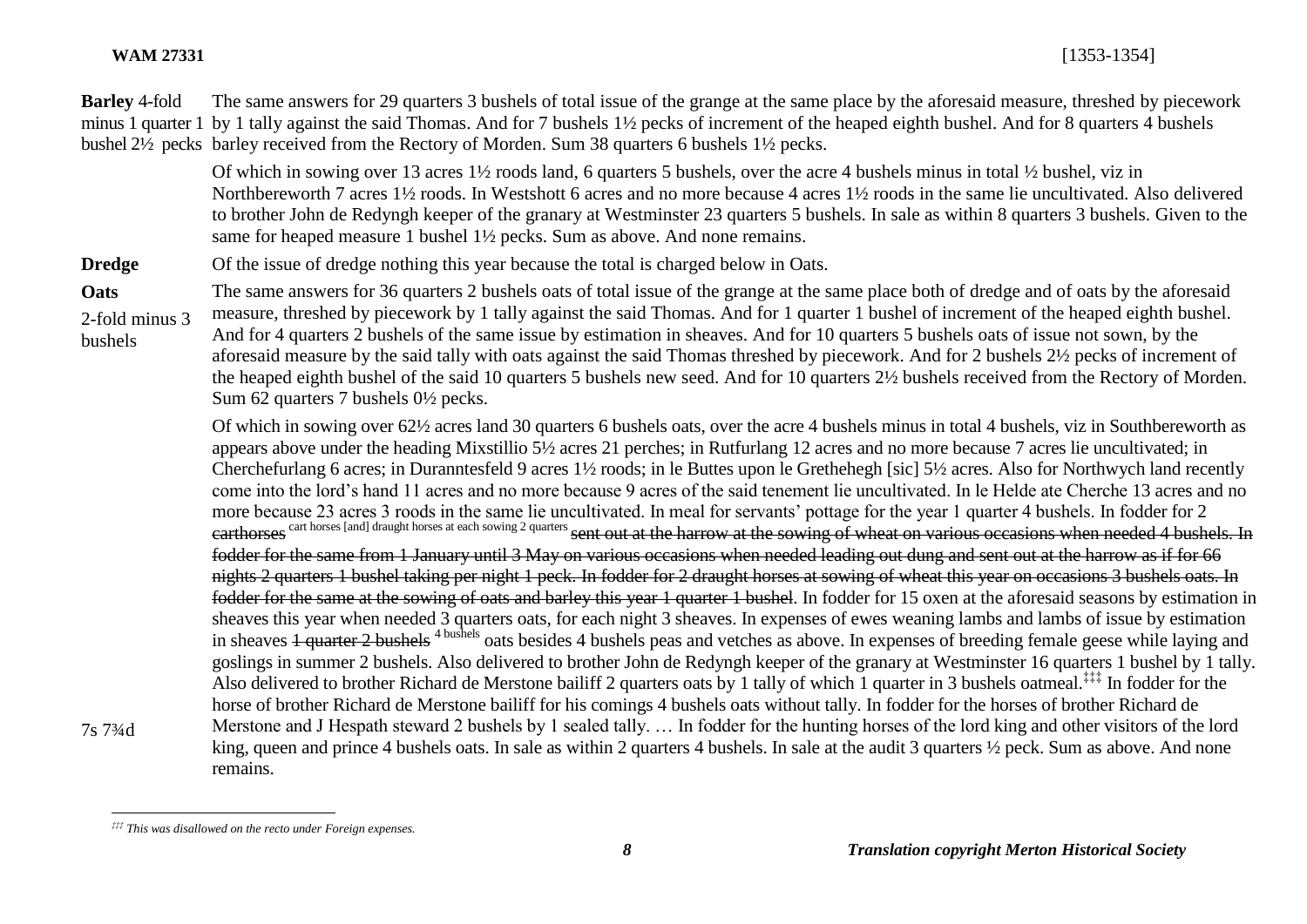**WAM 27331** [1353-1354]

**Multure of the**  For farm of the mill nothing because in cash as within.

# **mill**

**Malt** The same answers [*blank*]

Of which [*blank*]

**Maslin for servants** The same answers for 18 quarters 2 bushels  $3\frac{1}{2}$  pecks<sup>16 quarters 6 bushels</sup> wheat, 10 quarters 2 bushels 1<sup>1</sup>/<sub>2</sub> pecks rye, 4 quarters 7 bushels peas and vetches received of corn as above. And for 1 quarter 4 bushels 3½ pecks of maslin of purchase. Sum 33 quarters 4 bushels 1 peck.

Of which in livery of 1 carter, 3 servant ploughmen and 1 shepherd for the whole year 26 quarters, each of them taking a quarter for 10 weeks. In livery of 1 man sent out at the harrow and at carting dung [with] the lord's cart, also at the plough from 1 January until 1 May for 17 weeks 1 quarter 5 bushels 1 peck, taking a quarter for 10 weeks. In livery of 1 shepherd lad keeping hoggets and 1 housemaid [*ancill' cur'*] making servants' pottage, keeping poultry and winnowing half of all the corn of the manor from Michaelmas until the same feast for the whole year 6 quarters 4 bushels,<sup>3 quarters 2 bushels</sup> each of them taking a quarter for 16 weeks. In livery of 1 lad keeping rooks from the sown corn this year for 2 weeks 1 bushel and 2d as within. In livery of 1 shepherd lad from Michaelmas until 6 July for 40 weeks 2 quarters 4 bushels, taking per week ½ bushel. Sum as above. And none remains.

# **LIVESTOCK ACCOUNT**

- **Carthorses** The same answers for 1 carthorse from the remaining. And for 1 carthorse received from John Bond reeve of Hendon by 1 tally. Sum 2. And there remain 2 carthorses.
- **Draught horses** The same answers for 4 draught horses from the remaining, of which 3 female, 2 of which are weak. Sum 4. And there remain 4 draught horses, of which 3 females, 2 of which weak. Of which [*blank*]
- **Oxen** The same answers for 15 oxen from the remaining. And for 2 oxen received from John Bounde reeve of Hendon by 1 tally in December. Sum 17 oxen. Of which [*blank*]. And there remain 17 oxen, of which 4 worn out.

**Cows** The same answers for 1 cow from the remaining. Sum 1. And sold as within because old and weak. And none remains.

**Rams** The same answers for 3 rams from the remaining. And for 4 rams received from the reeve of Echelford in July by 1 tally. Sum 7. And there remain 7 rams.

**Wethers** The same answers for 1 wether added from hoggets. And delivered to Robert Broun *serviens* of Battersea by 1 tally. And none remains.

**Ewes** The same answers for 84 ewes from the remaining. And for 75 added from gimmers. And for 40 ewes received from the reeve of Greenford in July by tally. Sum 199.

> Of which in murrain before lambing and before shearing 13 ewes. In murrain after lambing and before shearing 2. In sale as within before lambing and before shearing 6 worn out ewes Sum 21. And there remain 178 ewes.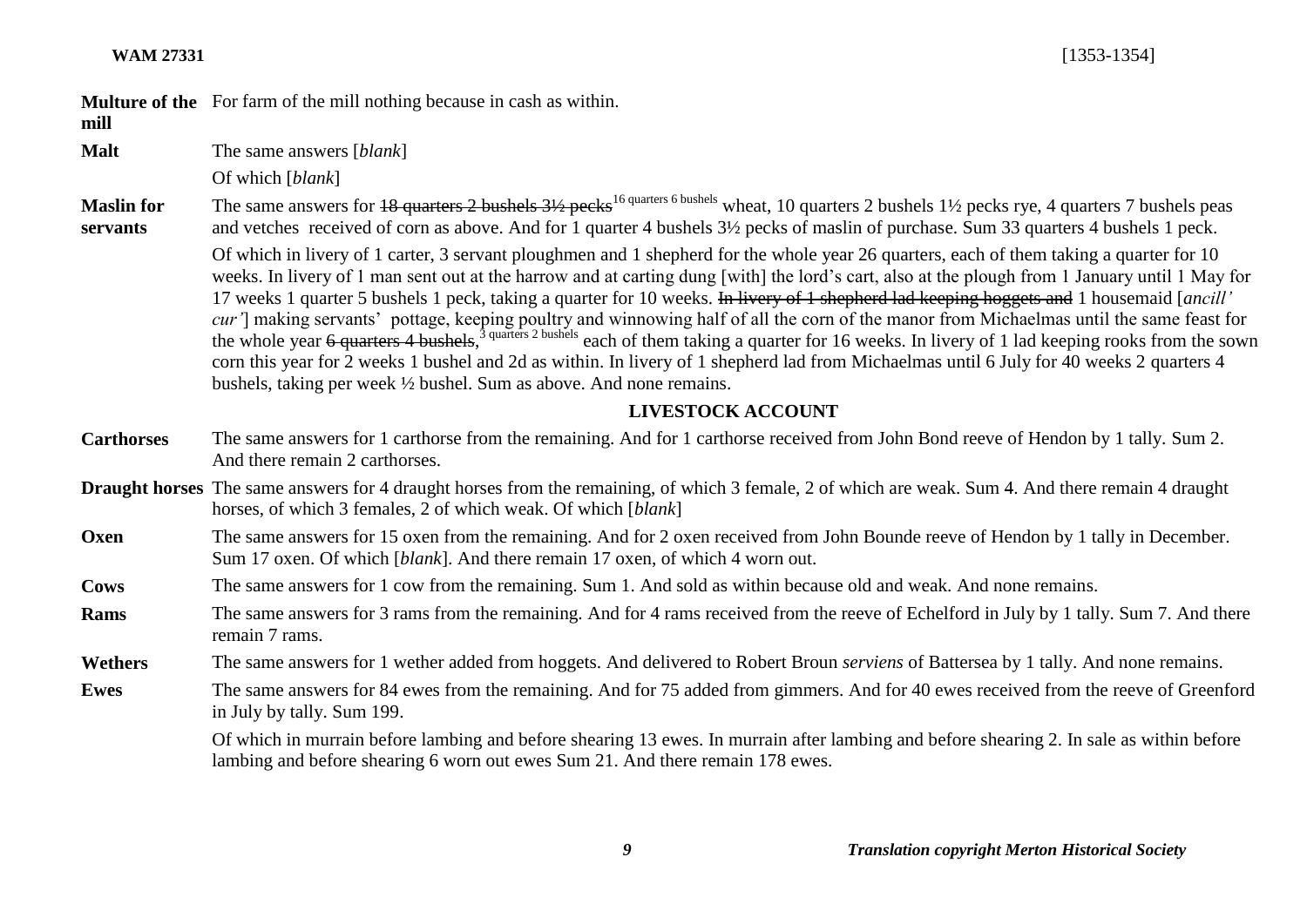### **WAM 27331** [1353-1354]

| <b>Hoggets</b>         | The same answers for 1 hogget from the remaining. And for 32 added from lambs. Sum 33.                                                                                                                                                                                                                                                                             |
|------------------------|--------------------------------------------------------------------------------------------------------------------------------------------------------------------------------------------------------------------------------------------------------------------------------------------------------------------------------------------------------------------|
|                        | Of which in adding to wethers 1. Also delivered to Robert Broun <i>serviens</i> of Battersea in July after shearing 32 hoggets. Sum as above.<br>And none remains.                                                                                                                                                                                                 |
| <b>Gimmers</b>         | The same answers for 34 gimmers from the remaining. And for 41 gimmers received from the reeve of Echelford in November before<br>lambing and shearing by 1 tally. And for 40 added from lambs. Sum 115.                                                                                                                                                           |
|                        | Of which in adding to ewes 75. Sum 75. And there remain 40 ewes [sic].                                                                                                                                                                                                                                                                                             |
| Lambs                  | The same answers for 140 lambs from the remaining. And for 122 of issue and no more because 18 sterile. Sum 262.                                                                                                                                                                                                                                                   |
|                        | Of which in murrain before shearing and before adding 68. In adding to hoggets 32. In adding to gimmers 40. In murrain before weaning<br>32. Also given to the shepherd 1. In tithes 9. In murrain after weaning 1. Also delivered to William Roberd atte Shamele reeve of Greenford<br>after weaning in July 79 lambs by 1 tally. Sum as above. And none remains. |
| <b>Geese</b>           | The same answers for 6 geese from the remaining, of which 2 are ganders and 3 breeding females. And for $44^{21}$ goslings of issue and no<br>more because 1 goose a breeding female was slaughtered [necab'] the previous year by a fox [wlpes=vulpes]. Sum 20. <sup>27 geese</sup>                                                                               |
| 2s                     | Of which in tithes 2. In sale as within 12. In sale at the audit 6. Sum $13.^{20}$ And there remain 7 geese, of which 2 are ganders and 3 breeding<br>females.                                                                                                                                                                                                     |
| <b>Capons</b>          | The same answers for 12 capons from the remaining. And for 12 made from chickens. Sum 24.                                                                                                                                                                                                                                                                          |
|                        | Of which in sale as within 12 capons. Sum 12. And there remain 12 capons.                                                                                                                                                                                                                                                                                          |
|                        | Cocks and hens The same answers for 1 cock and 12 hens from the remaining. And for 4 cocks and 6 hens from rent at Christmas. Sum 23.                                                                                                                                                                                                                              |
|                        | Of which in sale as within 4 cocks and 6 hens. Sum 10. And there remain 1 cock and 12 hens.                                                                                                                                                                                                                                                                        |
| <b>Chickens</b>        | The same answers for 12 chickens of purchase for capons. And added as capons. And none remains.                                                                                                                                                                                                                                                                    |
| <b>Hides</b>           | The same answers for [ <i>blank</i> ]                                                                                                                                                                                                                                                                                                                              |
| <b>Wool</b>            | The same answers for 214 fleeces received from sheep as above. Sum 214.                                                                                                                                                                                                                                                                                            |
|                        | Of which not shorn because weak 2. Given to the shepherd 1. In tithe 21. Also delivered to Westminster 290 [?] fleeces by 1 tally. Sum as<br>above. <sup>§§§</sup> And none remains.                                                                                                                                                                               |
| Wool-fells,            | The same answers for 83 wool-fells, 2 skins and 33 lambs skins of sheep of murrain. Sum 118.                                                                                                                                                                                                                                                                       |
| skins and<br>lambskins | Of which in tithe 8 wool-fells and 3 lambs skins. In sale as within 30 lambs skins. Also delivered to brother R de Merstone bailiff 72 wool-<br>fells by 1 tally. Sum 41. as above**** And none remains 70 wool fells and 2 skins.                                                                                                                                 |

l

*<sup>§§§</sup> These figures total 314.*

*<sup>\*\*\*\*</sup> These figures total 113. 3 wool fells and 2 skins are unaccounted for.*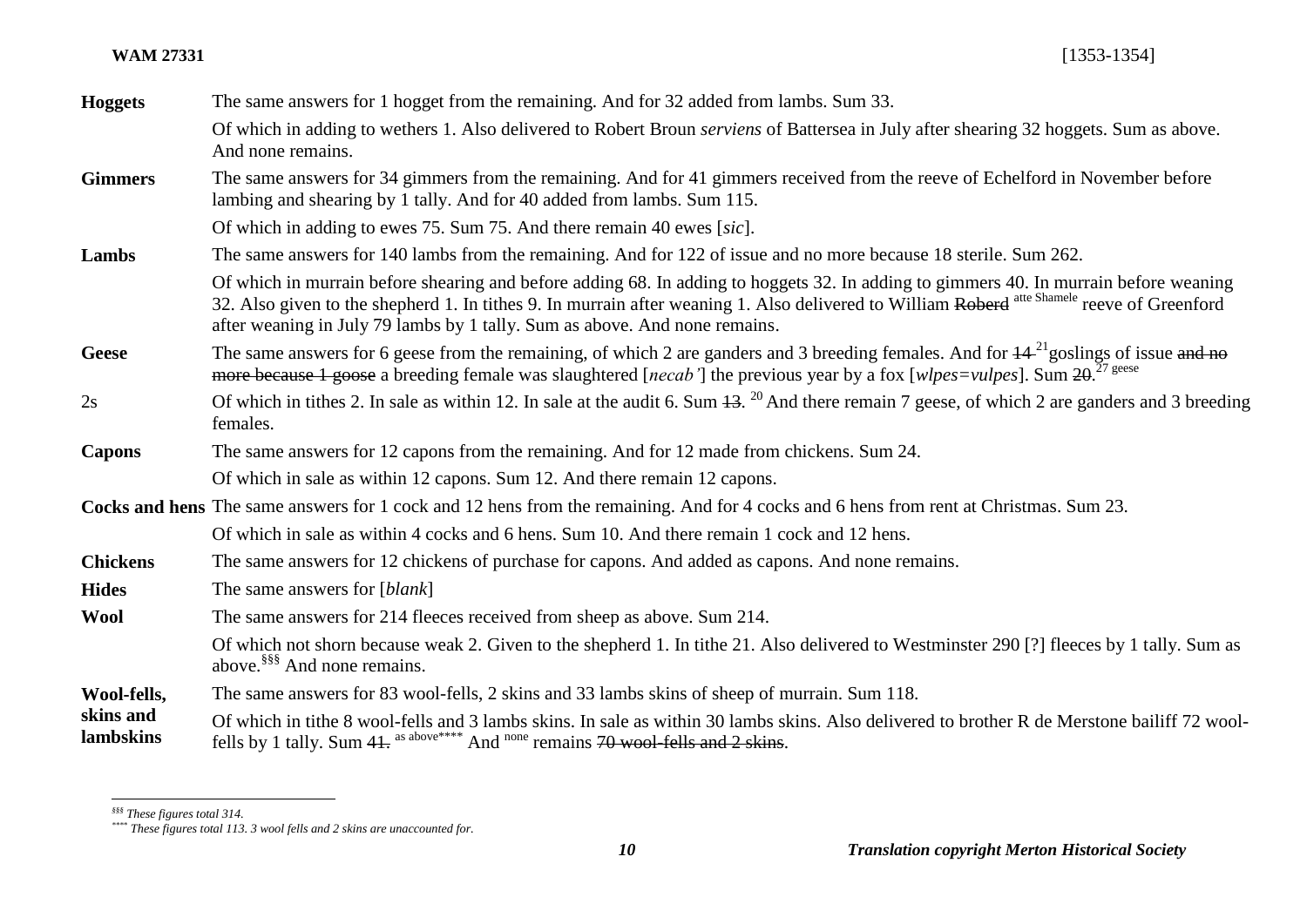**Hurdles** The same answers for 38 hurdles from the remaining. And for 13 hurdles for the fold of rent at Hokeday. And for 4 hurdles of purchase. Sum 55.

> Of which worn out [*perusitant*] because old 16 hurdles. Also in allowance for the tenement of Robert ate Rith reeve 1 hurdle. In rent allowance for the tenement of William Makernays, <sup>11/2 virgates</sup> the tenement of William Jose, <sup>1 virgate</sup> the tenement of John Adam, <sup>1 virgate</sup> the tenement of Henry ate Rith, <sup>1/2 virgate</sup> the tenement of Walter ate Cherche <sup>1/2 hurdle</sup> and the tenement of John Reynolde<sup>1</sup> virgate newly come into the lord's hand, 5<sup>1</sup>/2 hurdles. Sum  $21\frac{1}{2}$ <sup>††††</sup> And there remain 34<sup>[1</sup>/<sub>2</sub>] hurdles.

### **WORKS ACCOUNT**

| <b>Ploughing</b> | The same answers for 13 ploughing works arising from 13 customary tenants of the lord, each of whom ploughs 1 rood of land at the |
|------------------|-----------------------------------------------------------------------------------------------------------------------------------|
| works            | sowing of wheat, the price of a work 1 <sup>1</sup> / <sub>2</sub> d. Sum 13 works.                                               |

the price of a work 1½d. Of which in works allowance to Robert ate Rithe reeve for his office 2 works. In allowance for the tenement of William Magurnays. <sup>11/2</sup> virgates tenement of William Rose, <sup>1 virgate</sup> tenement of John Adam, <sup>1 virgate</sup> tenement of Henry ate Rith, <sup>1/2</sup> virgate and the tenement of Walter ate Cherche <sup> $\frac{1}{2}$  virgate because in the lord's hands  $4\frac{1}{2}$  works. In allowance for the tenement of John Reynold newly come into the lord's hand 1</sup> work. In sale as within 5½ ploughing works. Sum as above. And none remains.

**Dung-carrying**  The same answers for 39 dung-carrying services arising from 13 customary tenants, the price of a work ½d, each of whom carry for 3 **services** the carrying works. Sum 39.

price of a work  $\frac{1}{2}d$ . Of which in works allowance to Robert ate Rithe reeve for his office 3 works. In allowance for the tenement of William Makernays, <sup>41/2 works</sup> tenement of William Jose, <sup>3 works</sup> tenement of John Adam, <sup>3 works</sup> tenement of Henry ate Rith, <sup>11/2 works</sup> and tenement of Walter ate Cherche <sup>11/2</sup> works because in the lord's hand, 13<sup>1</sup>/<sub>2</sub> works. In sale as within 19<sup>1</sup>/<sub>2</sub> works. In allowance for the tenement of John Reynold newly come into the lord's hand 3 works. Sum as above. And none remains.

### **Carrying services**  The same answers for 56 carrying services arising from the aforesaid customary tenants of the lord, the price of a work 1d, and each virgate of land doing 4 carrying services. Sum 56 works.

the tenement of William Jose, <sup>4 carrying services</sup> the tenement of John Adam, <sup>4 carrying services</sup> the tenement of Henry ate Rith, <sup>4 carrying services</sup> and the Of which in allowance to the reeve for his office 4 carrying services. In allowance for the tenements late William Makernays, <sup>8 carrying services</sup> tenement of Walter ate Cherch<sup>4 carrying services</sup> because in the lord's hands, 24 carrying services. In allowance for the tenement of John Reynold newly come into the lord's hand 4 carrying services. In carrying 12 quarters wheat and barley to Westminster 24 carrying services, for each quarter 2 carrying services. Sum as above. And none remains.

 $\overline{a}$ *†††† These figures total 22½.*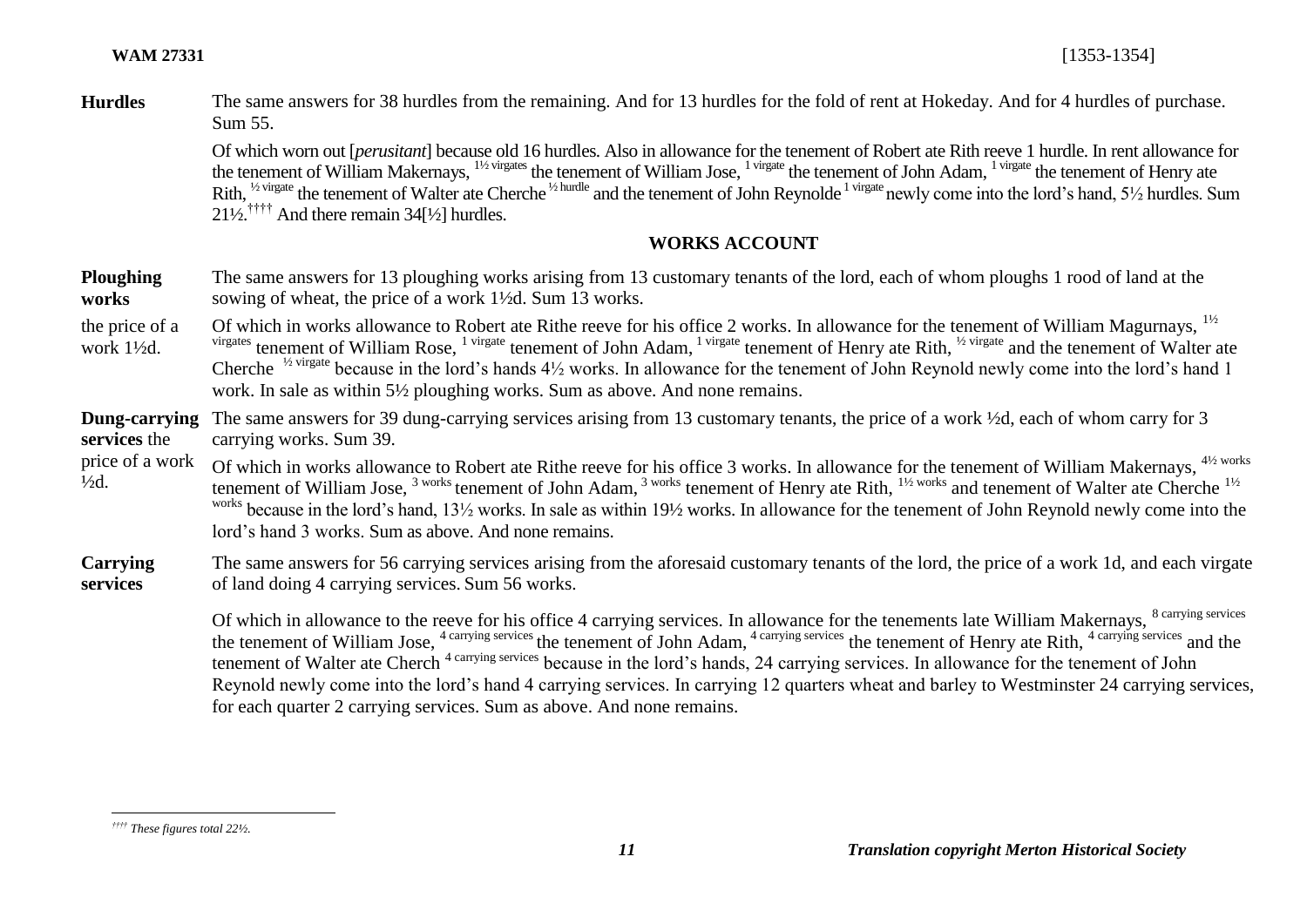20d

Winter works The same answers for 520 winter works arising from the said 13 customary tenants of which 1 customary tenant does 60 works between Michaelmas and 1st August, 11 customary tenants each of them 40 works and 1 customary tenant 20 works, price of a work  $\frac{1}{2}d$ . Sum 520 works.

> Of which in works allowance for the reeve for his office for 40 works. In works allowance for the tenement of William Makernays, <sup>60 works</sup> tenement of William Jose, <sup>1 virgate 40 works</sup> tenement of John Adam, <sup>1 virgate 40 works</sup> tenement of Henry ate Rith, <sup>1/2</sup> virgate 20 works tenement of Walter ate Cherche<sup>1</sup> virgate 40 works because in the lord's hands 200 works. In allowance for the tenement of John Reynold in the lord's hand newly

> 40 works. In making water channels 18 works. In harrowing the lord's land at the sowing of wheat 11 works. In harrowing the lord's land at the Lenten sowing 32 works. In ramming [*rammand*] the mill pond 12 works. In cultivating *[gainyngh'=wainagium*] around the wheat

> sown, viz at Comstrod and Northshote 4 works. In hoeing the lord's corn this year, 164 works. In sale at the audit 64. Sum as above. And none remains.

**Harvest works** The same answers for 105 harvest works arising from the said 13 customary tenants between the feast of St Peter ad Vincula and Michaelmas. Of which 1 customary tenant 12 works, 11 customary tenants each of them 8 works and 1 customary tenant 4 works. And for Christina ate Rith 1 work. Sum 105 works.

> Of which in works allowance for Robert ate Rith reeve for his office 8 works. In allowance for the tenement of William Makernays, <sup>11/2</sup> virgates 12 works tenement of William Jose, <sup>1 virgate 8 works</sup> tenement of Henry ate Rith, <sup>1/2 virgate 8 works</sup> tenement of Walter ate Cherche <sup>1/2 virgate 8 works</sup> tenement of John Adam, <sup>1 virgate 8 works</sup> and for tenement of Christine ate Rith, <sup>1 work</sup> 45 works. In allowance for the tenement of John Reynold newly come into the lord's hand 8 works. In reaping and binding  $11\frac{1}{2}$  acres wheat and oats 23 works, for each acre 4<sup>2</sup> works. In sale at the audit 21 works. Sum as above. And none remains.

 $\frac{3}{2}$ **Harvest boonworks**  The same answers for 137 harvest boonworks arising from the said customary tenants both from free tenants and from serfs with the lord's food and drink twice in a day at 3 boonworks as if for 1 day as appears by a certain schedule by their names. And for 2 boonworks arising from John Bermynger and William Brodeye new this year. Sum 137 <sup>139</sup> boonworks.

Of which in works allowance for Robert ate Rith reeve 4 boonworks. In allowance for the tenement late William Makernays, <sup>11/2 virgates 6</sup> boonworks tenement of William Jose, <sup>1 virgate 4 boonworks</sup> tenement of John Adam, <sup>1 virgate 4 boonworks</sup> tenement of Henry ate Rith, <sup>1/2 virgate 2 boonworks</sup> tenement of William ate Cherche, <sup>1/2</sup> virgate 4 boonworks and Christiane ate Rith <sup>1 boonwork</sup> because in the lord's hands 21 boonworks. In allowance for the tenement of John Reynold newly come into the lord's hand 4 boonworks. In allowance for the tenement of John Northwych<sup>‡‡‡‡</sup> newly in hand leased at farm 10 boonworks. In reaping and binding 22 acres wheat and oats  $65^{44}$  boonworks, for each acre  $3^{2}$  boonworks minus in total 2 boonworks. In sale as within 36 boonworks, viz for the tenement of Robert Fynel, 15 boonworks and the tenements Thomas St Michel, 21 boonworks. In sale at the audit 20 boonworks. Sum as above. And none remains.

### **Dry harvest boonworks** The same answers for 33 dry harvest boonworks arising from the lord's customary tenants at 2 dry boonworks as if for 1 day. Sum 33.

 $\overline{a}$ *‡‡‡‡ In the Defaulted rents section he is called R Northwych.*